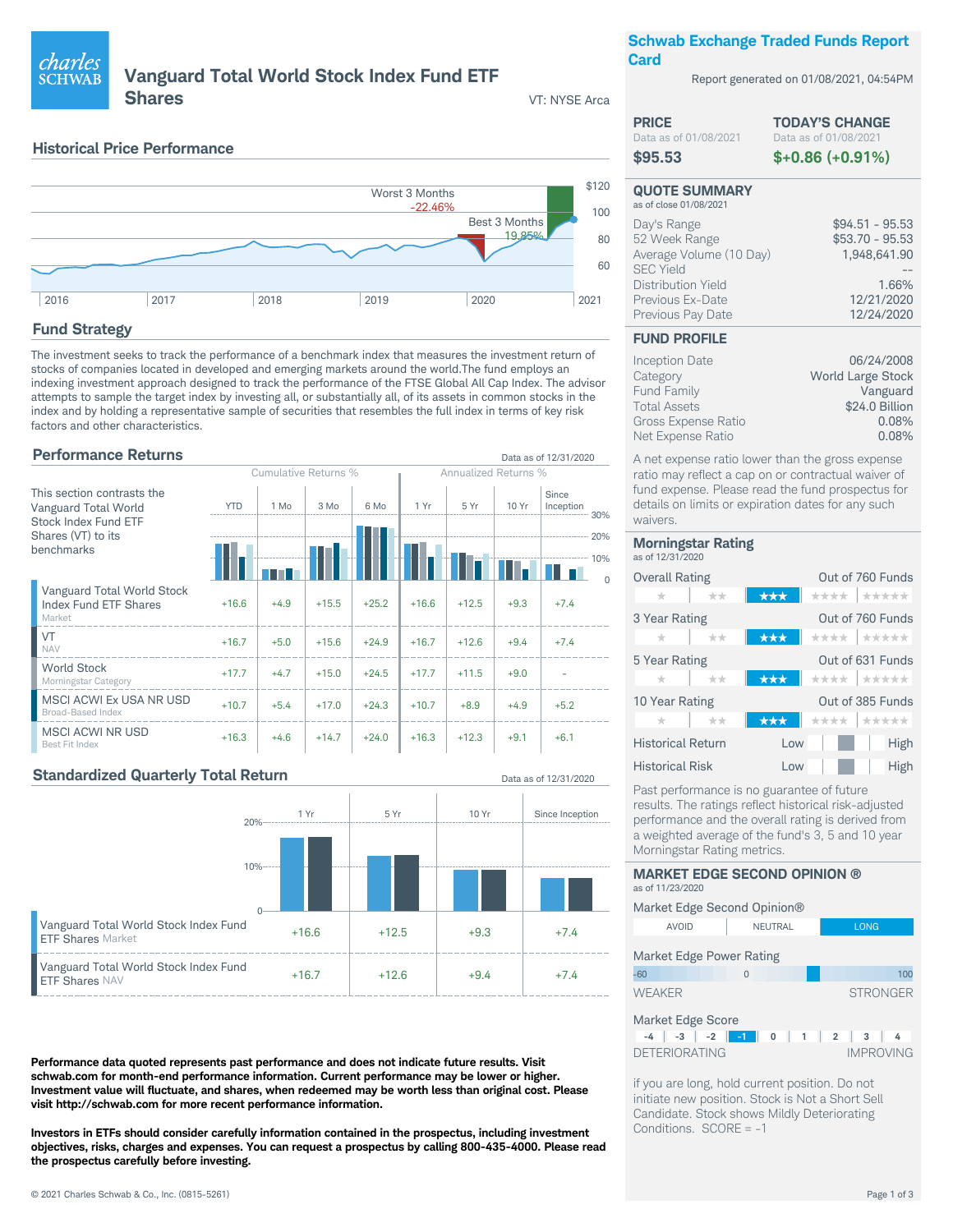## © 2021 Charles Schwab & Co., Inc. (0815-5261) Page 2 of 3

## **Tax Analysis** Data as of 12/31/2020

YTD 1 MO 3 MO 6 MO 1 YR 5 YR 10 YR

Cumulative Returns % <br>1 M0 3 M0 6 M0 1 YR 5 YR 10 YR

|                                            | Cumulative Returns %     |                          |         | Annualized Returns %     |         |         |              |                               |
|--------------------------------------------|--------------------------|--------------------------|---------|--------------------------|---------|---------|--------------|-------------------------------|
|                                            | YTD                      | 1 MO                     | 3 MO    | 6 MO                     | 1 YR    | 5 YR    | <b>10 YR</b> | <b>SINCE</b><br><b>INCEPT</b> |
| <b>Load Adjusted Total Returns</b>         | $+16.7$                  | $+5.0$                   | $+15.6$ | $+24.9$                  | $+16.7$ | $+12.6$ | $+9.4$       | $+7.4$                        |
| <b>SEC Pre-Liquidation Market Returns</b>  | $+16.0$                  | $+4.8$                   | $+15.3$ | $+24.8$                  | $+16.0$ | $+117$  | $+8.6$       | $+6.8$                        |
| <b>SEC Post-Liquidation Market Returns</b> | $+10.1$                  | $+3.0$                   | $+9.3$  | $+15.1$                  | $+10.1$ | $+97$   | $+7.3$       | $+5.8$                        |
| <b>Tax Cost Ratio Market Returns</b>       | $\overline{\phantom{a}}$ | $\overline{\phantom{0}}$ |         | $\overline{\phantom{a}}$ | $+0.5$  | $+0.7$  | $+0.7$       |                               |

This graph represents the growth of a hypothetical investment of \$10,000. It assumes reinvestment of dividends and capital gains, and does not reflect sales loads, redemption fees or the effects of taxes on any capital gains and/or distributions.

**Vanguard Total World Stock Index Fund ETF**

**Cumulative Growth of \$10,000 Investment** Details as of 12/31/2020

**Shares** VT: NYSE Arca

## **Rank Within Category For Annual Total Return %**

11 13 15 17 19

VT \$24,540 World Large Stock \$23,358 MSCI ACWI Ex USA NR USD \$16,163

Rank within Category compares this fund's total annual return to that of other funds in the same category, and its figures are not adjusted for load, sales charge, or taxes.

|                                                           | $0.25\%$         |
|-----------------------------------------------------------|------------------|
|                                                           |                  |
|                                                           |                  |
|                                                           | as of 11/30/2020 |
| Top 10 holdings are 13.05% of the total portfolio assets. |                  |

## **Top Ten Holdings**

*charles*<br>sCHWAB

Top 10 Holdings in VT 13.05% Category Average 37.17%

The World Stock category average is 37.17%

| <b>Symbol</b> | <b>Company Name</b>         | <b>Industry</b>              | <b>Percent of Assets</b> |
|---------------|-----------------------------|------------------------------|--------------------------|
| AAPL          | Apple Inc                   | Technology Hardware, Storag  | 3.04%                    |
| <b>MSFT</b>   | Microsoft Corp              | Software                     | 2.53%                    |
| <b>AMZN</b>   | Amazon.com Inc              | Internet & Direct Marketing  | 2.12%                    |
| FB.           | Facebook Inc A              | Interactive Media & Services | 1.05%                    |
| <b>GOOGL</b>  | Alphabet Inc A              | Interactive Media & Services | 0.84%                    |
| GOOG          | Alphabet Inc Class C        | Interactive Media & Services | 0.82%                    |
| <b>BABA</b>   | Alibaba Group Holding Ltd A | Internet & Direct Marketing  | 0.73%                    |
| <b>TSLA</b>   | Tesla Inc                   | Automobiles                  | 0.66%                    |
|               | <b>Tencent Holdings Ltd</b> |                              | 0.66%                    |
| <b>JNJ</b>    | Johnson & Johnson           | Pharmaceuticals              | 0.6%                     |
|               |                             |                              |                          |

Fund holdings subject to change and not a recommendation to transact in any security.

## **Schwab Exchange Traded Funds Report Card**

Report generated on 01/08/2021, 04:54PM

| <b>PRICE</b>          | <b>TODAY'S CHANGE</b> |
|-----------------------|-----------------------|
| Data as of 01/08/2021 | Data as of 01/08/2021 |
| \$95.53               | $$+0.86 (+0.91%)$     |

### **PORTFOLIO OVERVIEW** as of 12/16/2020 Total Number of Holdings 8805<br>Non-Diversified Portfolio **1996** Non-Diversified Portfolio **Non-American State Non-American State Non-American State Non-American State State State**<br>
6% Portfolio Turnover Distinct Portfolio Yes

#### **SECTOR WEIGHTINGS** as of 02/27/2020

10,000

> 25%

15,000

20,000

\$25,000

| <b>Sector Name</b>        | YTD Perf (%) % of Assets |      |
|---------------------------|--------------------------|------|
| Information Technology    | 0.0                      | 20.7 |
| Financials                | $+5.1$                   | 13.4 |
| Consumer<br>Discretionary | $+2.4$                   | 12.9 |
| <b>Health Care</b>        | $+3.1$                   | 11.8 |
| Industrials               | $+2.2$                   | 10.9 |
| Communication<br>Services | $+1.4$                   | 8.6  |
| <b>Consumer Staples</b>   | $-1.2$                   | 7.1  |
| Materials                 | $+6.6$                   | 5.1  |
| <b>Real Estate</b>        | $-3.2$                   | 3.4  |
| Utilities                 | $-1.4$                   | 3.0  |
| Energy                    | $+9.8$                   | 3.0  |

#### **ASSET BREAKDOWN**

as of 11/30/2020

|                       | % Long | % Short | % Net |
|-----------------------|--------|---------|-------|
|                       |        |         |       |
| <b>Domestic Stock</b> | 56.11  | 0.0     | 56.11 |
| Non-US* Stock         | 43.72  | 0.0     | 43.72 |
| Cash                  | 0.13   | 0.0     | 0.13  |
| Other                 | 0.04   | 0.0     | 0.04  |
|                       |        |         |       |

\*Non-US assets include assets without a specific country classification

#### **MARKET CAPITALIZATION** as of 12/31/2020

| Giant Cap         | 43.41% |
|-------------------|--------|
| Large Cap         | 31.76% |
| Medium Cap        | 19.18% |
| <b>S</b> mall Cap | 5.06%  |
| Micro Cap         | 0.59%  |